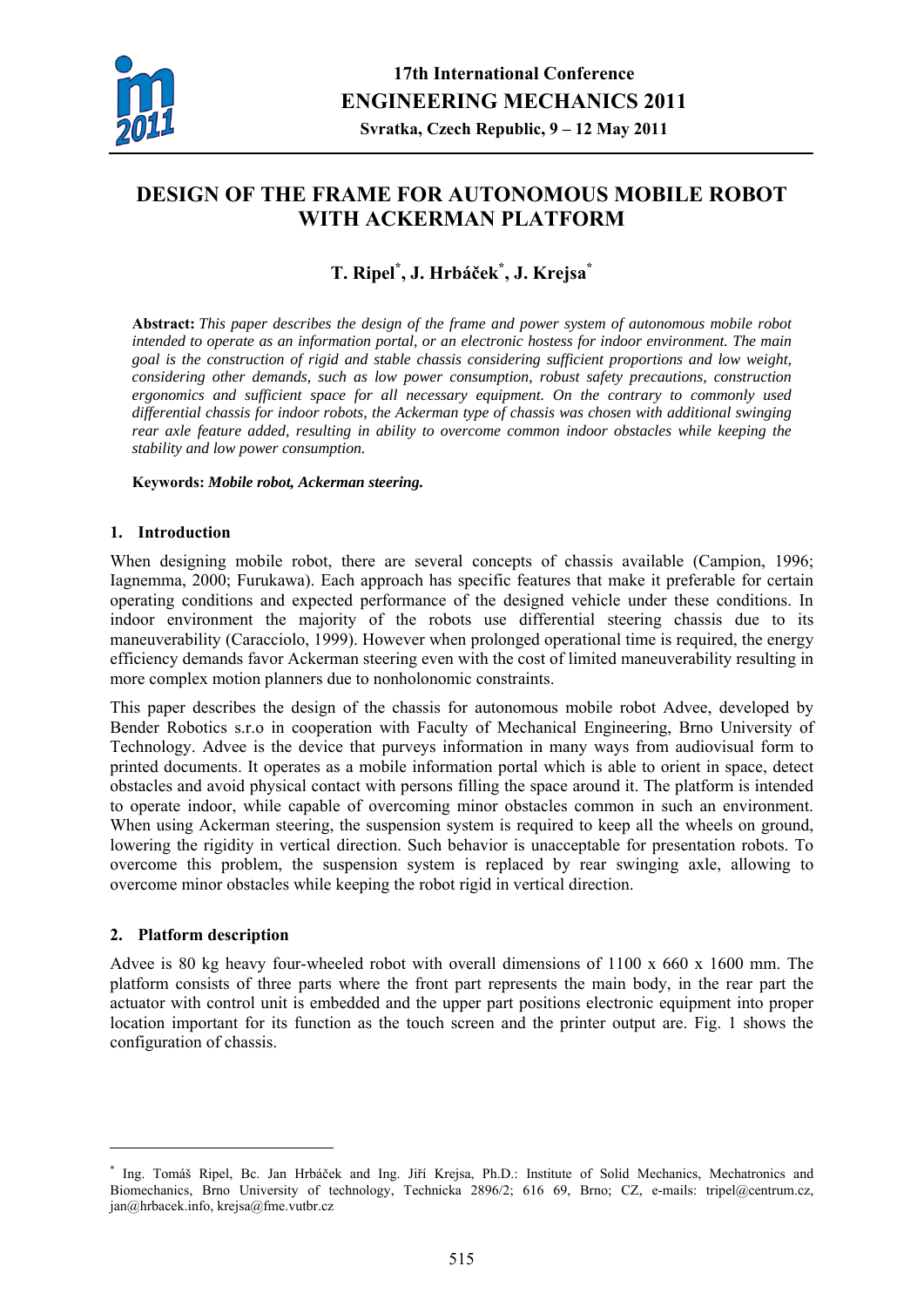

*Fig. 1: Advee concept.* 

Mechanical concept of Advee takes into consideration the weight and position of all equipment of the robot. The loading on each axle is divided approximately in 1:1 ratio, which positively influences the riding qualities. To ensure continuous contact of rear wheels with the floor even while crossing the obstacles the rear swinging axle is utilized. Rear part is rotary embedded in the front part to avoid the slippage of the actuated wheel. This solution increases the load on the front wheels, but keeps the upper part of the robot rigid.



*Fig. 2: Study of touch screen position.* 

The height of the platform results from optimal position of touch screen for comfortable manipulation. The proper angle and height of the monitor was determined on the 1:1 simplified model. Fig. 2 gives an impression of relative position of average height adult human and the monitor placed on the frame.

Wheel gauge of the platform is a compromise between the stability of the robot and its trafficability. The value of wheel gauge was initially proposed based on static stability calculations, allowing up to 15 degrees deflection from vertical axis. The dynamic stability of the chassis was tested on the physical model (Bender II platform with additional upper frame simulating the mass of the Advee equipment (Hrbáček, 2010)).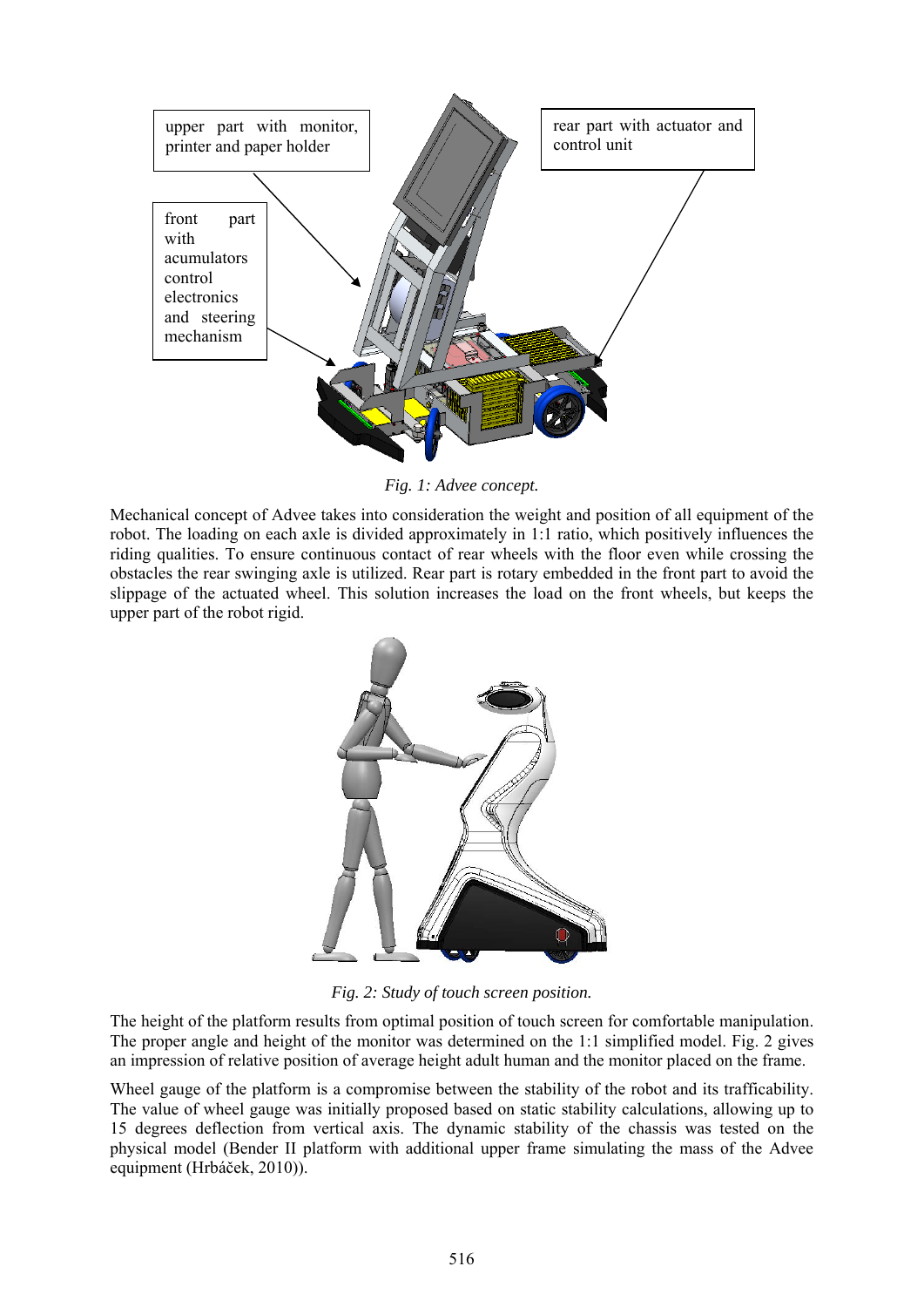## **3. Frame construction description**

The frame represents the base of the mobile robot construction. The main task while designing the proper frame concept is the weight, proportion and rigidity optimization, which can be achieved by appropriate material selection and mechanical design.

Material significantly affects weight and rigidity of the construction. Aluminum is evaluated for its durability combined with small density. These properties make it the optimal material for mobile robots where the robustness and low weight are most demanded attributes.

Considering large proportions of the robot the manufacture of the frame from monolith intermediate would be expensive and complicated. Therefore the welded assembly of aluminum profile is used. Although the connection by welds is undetectable and imprecise, there are lesser demands to geometric complexity of components and total weight is decreased by absence of connecting parts. The geometry of the chassis follows the dimensions and shape of the equipment, that is predefined (accumulators, touch screen, printer).

Fig. 3 shows all three parts of the frame. Utilization of rear differential makes the rear part of the robot difficult to assemble and there are also higher demands to accuracy, therefore as the only one is assembled by screw connection.

The stress and strain analysis of the frame was performed using FEM, leading to modifications in upper part of the frame, where even low displacement can cause damage of the outer shell. Modified frame (Fig. 3d) exhibits maximum displacement of 0.13mm, after full static load of the equipment.





Mobile robots have to carry numerous amounts of electronics which is connected by cables. Since the first study of mechanical design of the frame the path of the cables must be considered. The chassis of Advee allows connecting passage among all three parts. Between the front and rear part there is enough space designed, as those two parts move towards each other.

Rear swinging axle is realized by separation of the rear part from the rest of the frame. The rear part contains the drive unit, while the front part represents the main construction, to which all others components are assembled. Front and rear parts are connected by torsional shaft allowing them to swing around each other in the maximum relative angle of about 10°. This way the constant contact between rear wheel and surface is ensured even while the platform has to deal with heavy load. Disadvantage of this concept is decrease of stiffness which exhibits by oscillating while passing an obstacle. This problem is solved by torsion spring embedded between moving parts.